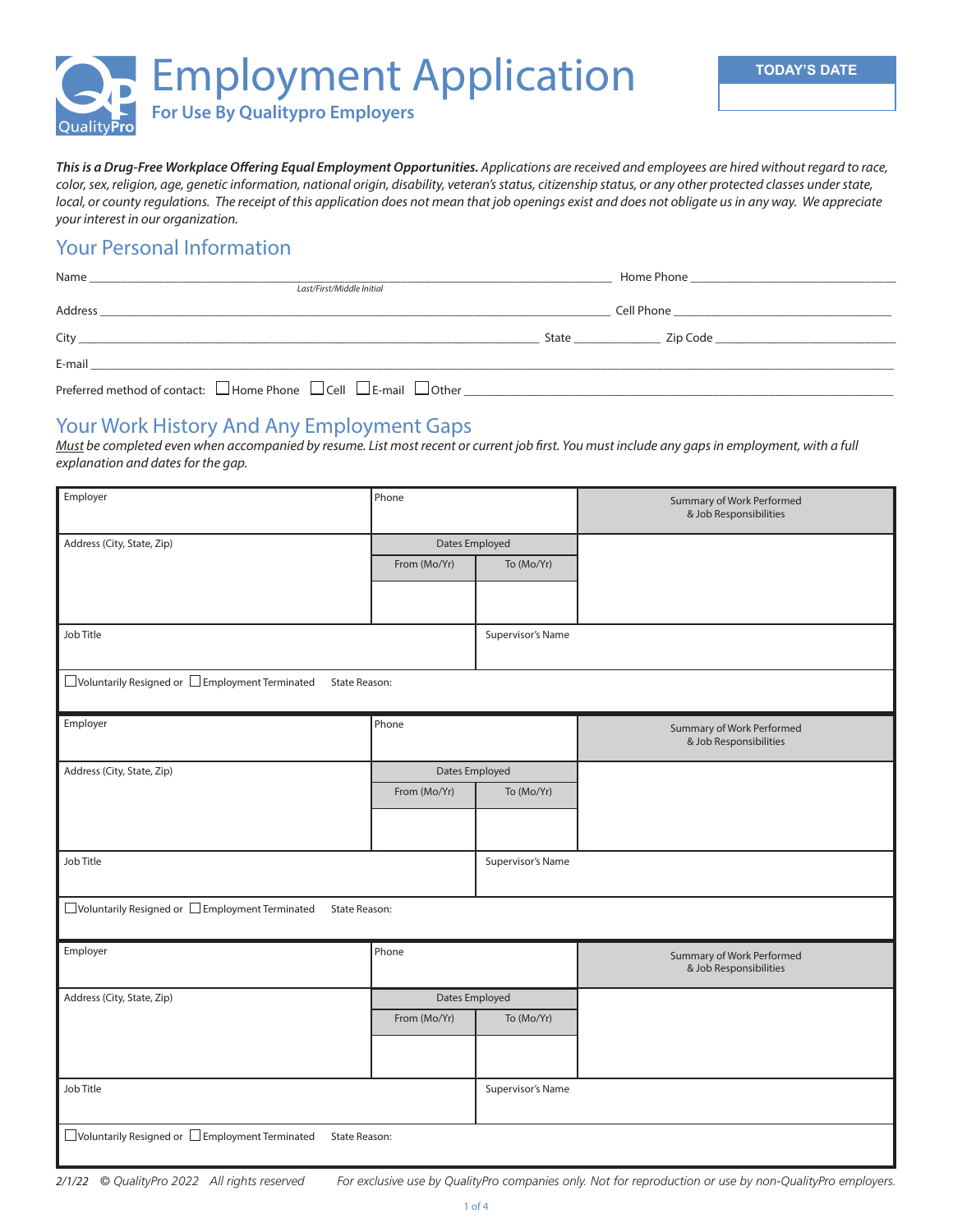# Tell Us About Yourself

*You must answer every question on this application. If a question does not apply, put "N/A." Please print.*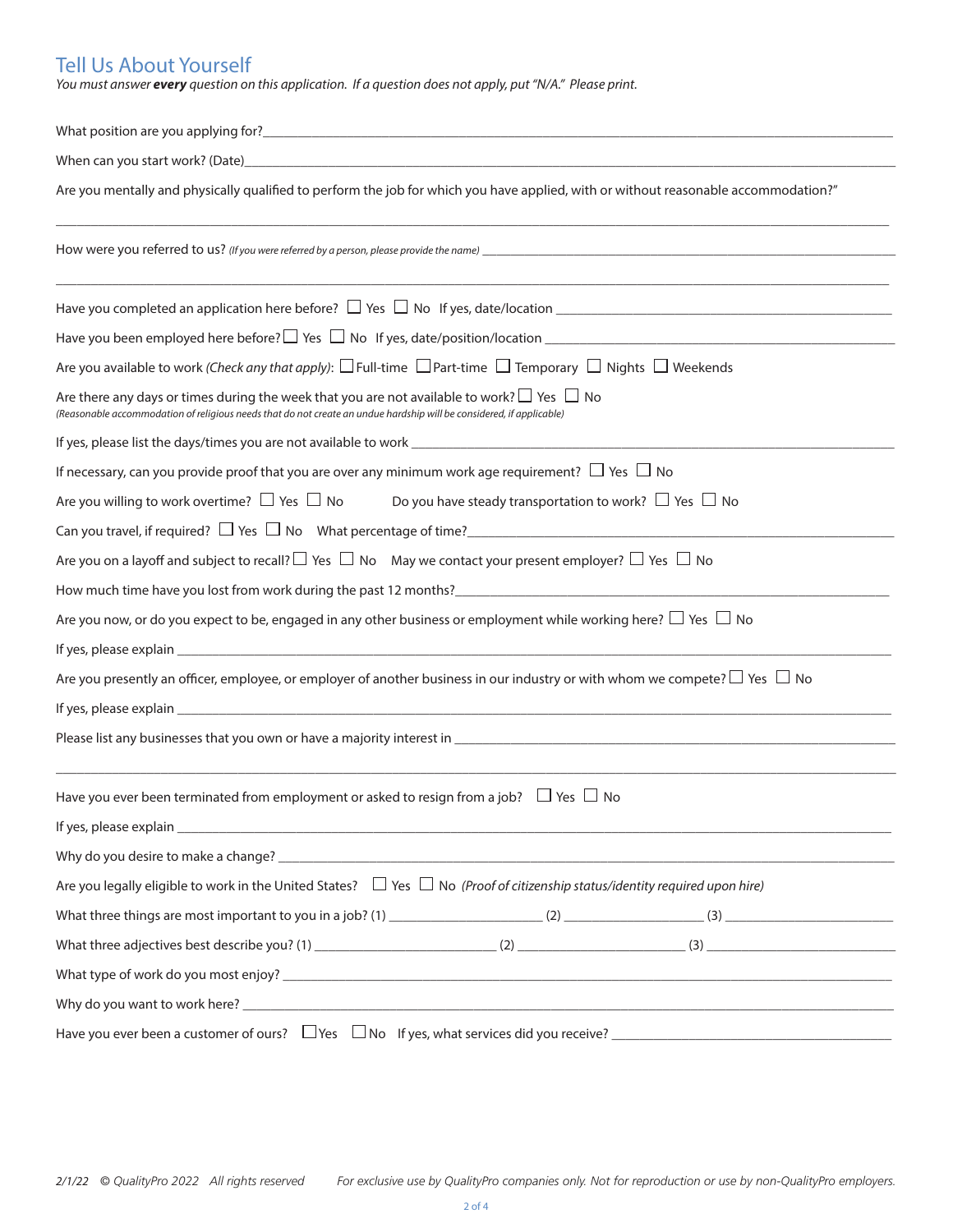## Tell Us About Your Special Skills And Qualifications

List any special skills, training, experience, certifications, or licenses that may be relevant to this position or our company

 $\Box \Box \Box \Box \Box \Box \Box$  . The contribution of the contribution of the contribution of the contribution of the contribution of the contribution of the contribution of the contribution of the contribution of the contribution of th

\_\_\_\_\_\_\_\_\_\_\_\_\_\_\_\_\_\_\_\_\_\_\_\_\_\_\_\_\_\_\_\_\_\_\_\_\_\_\_\_\_\_\_\_\_\_\_\_\_\_\_\_\_\_\_\_\_\_\_\_\_\_\_\_\_\_\_\_\_\_\_\_\_\_\_\_\_\_\_\_\_\_\_\_\_\_\_\_\_\_\_\_\_\_\_\_\_\_\_\_\_\_\_\_\_\_\_\_\_\_\_\_\_\_\_\_\_\_\_\_

\_\_\_\_\_\_\_\_\_\_\_\_\_\_\_\_\_\_\_\_\_\_\_\_\_\_\_\_\_\_\_\_\_\_\_\_\_\_\_\_\_\_\_\_\_\_\_\_\_\_\_\_\_\_\_\_\_\_\_\_\_\_\_\_\_\_\_\_\_\_\_\_\_\_\_\_\_\_\_\_\_\_\_\_\_\_\_\_\_\_\_\_\_\_\_\_\_\_\_\_\_\_\_\_\_\_\_\_\_\_\_\_\_\_\_\_\_\_\_\_

 $\Box$  . The contribution of the contribution of the contribution of the contribution of the contribution of the contribution of the contribution of the contribution of the contribution of the contribution of the contributi

List any professional, trade, business, or civic activities or offices held that would relate to working here

List any foreign languages that you fluently speak, read, and/or write that would relate to working here \_\_\_\_\_

List software programs that you are proficient in \_\_\_\_\_\_\_\_\_\_\_\_\_\_\_\_\_\_\_\_\_\_\_\_\_\_\_\_\_\_

### Your Educational Background

| Schooling                             | Did you<br>qraduate?    | Years<br>completed | Degree received and<br>major subject | Name of school | Location |
|---------------------------------------|-------------------------|--------------------|--------------------------------------|----------------|----------|
| High School or GED                    | $\exists$ Yes $\Box$ No |                    |                                      |                |          |
| Trade, Business, or<br>Correspondence |                         |                    |                                      |                |          |
| College                               |                         |                    |                                      |                |          |
| Graduate School                       |                         |                    |                                      |                |          |

### Tell Us About Your Driving Record

*Necessary for positions that may require use of a personal or company vehicle for work*

| Do you hold a valid and unexpired Driver's License that is not currently suspended or revoked? $\Box$ Yes $\Box$ No |                                                                                                                                                                                                                                       |  |  |  |
|---------------------------------------------------------------------------------------------------------------------|---------------------------------------------------------------------------------------------------------------------------------------------------------------------------------------------------------------------------------------|--|--|--|
|                                                                                                                     | If yes, provide the state experience of the state of the state of the state of the state of the state of the state of the state of the state of the state of the state of the state of the state of the state of the state of         |  |  |  |
| <b>Military Service</b>                                                                                             |                                                                                                                                                                                                                                       |  |  |  |
| <b>Branch of Service Example 2018</b>                                                                               | Rank at Discharge ( <i>if applicable</i> ) example to the contract of the contract of the contract of the contract of the contract of the contract of the contract of the contract of the contract of the contract of the contract of |  |  |  |
|                                                                                                                     | List Duties and Special Training and/or Skills _________________________________                                                                                                                                                      |  |  |  |
|                                                                                                                     |                                                                                                                                                                                                                                       |  |  |  |

#### Non-Compete Agreement

Are you currently subject to a Non-Compete Agreement or Restrictive Covenant that would prohibit you from working at our company in the position for which you are applying?  $\Box$  Yes  $\Box$  No

 $\Box$  . The contribution of the contribution of the contribution of the contribution of the contribution of the contribution of the contribution of the contribution of the contribution of the contribution of the contributi

If yes, provide a copy of the agreement and state the name of the company: \_

#### Tell Us About Your Past

*Answering "yes" to any of these questions is not an automatic bar to employment.*

Have you ever had any professional license or certificate suspended or revoked *(e.g., pest control operator's license, law license, real estate license, etc.)?* 

 $\Box$  Yes  $\Box$  No If yes, list the professional license(s) and/or certificate(s) that were suspended or revoked and state when and why the license(s) and/or certificate(s) were suspended or revoked

 $\Box$  . The contribution of the contribution of the contribution of the contribution of the contribution of the contribution of the contribution of the contribution of the contribution of the contribution of the contributi